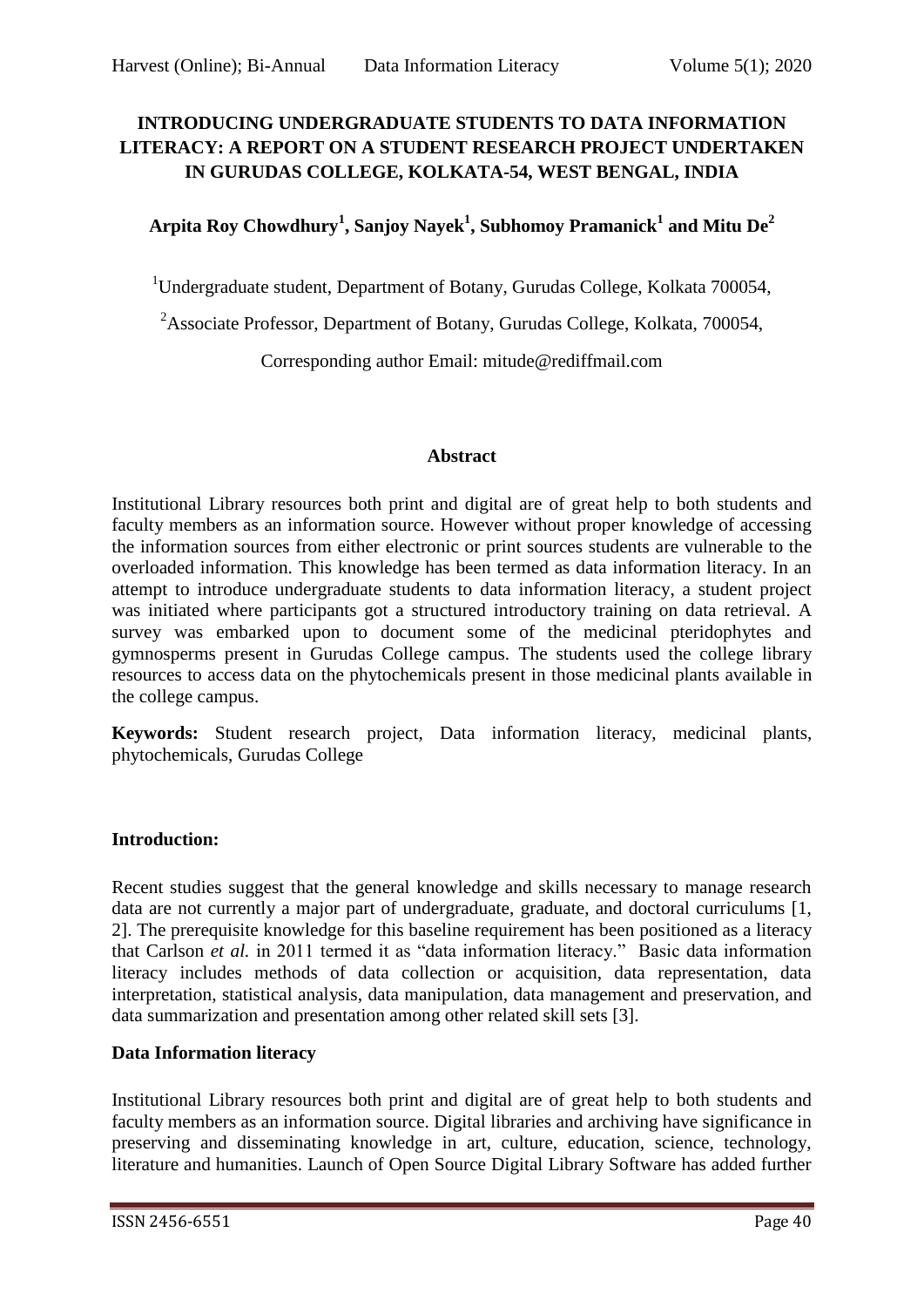fillip in democratizing sharing, distributing and transmitting information/knowledge in the realms of research and development, teaching and learning [4].

Internet has rapidly become one of the most powerful global sources of wide range of information presenting many possibilities for the efficient and unlimited dissemination of information. It has contributed positively in enhancing the search effectiveness. However without proper knowledge of accessing the information sources from either electronic or print sources students are vulnerable to the overloaded information. Information literacy has been defined as 'a set of abilities requiring individuals to recognize when information is needed and have the ability to locate, evaluate, and use effectively the needed information [5].

#### **Student project domain**

Healing with medicinal plants is as old as mankind itself. Medicinal use has been reported in almost all groups of plants. Apart from the angiosperms the pteridophytes and gymnosperms have been reported to have medicinal value. However the medicinal value of pteridophytes and gymnosperms are not so well known as angiosperms.

In India, herbal therapeutics constitutes a major share of all the officially recognized Indian systems of medicine such as Ayurveda, Yoga and Naturopathy, Unani, Siddha, and Homeopathy [6]. These medicines initially took the form of crude drugs such as tinctures, teas, poultices, powders, and other herbal formulations [7]. The medicinal value of plants lies in these phytochemicals that produce a definite physiological action on the human body. Plant secondary metabolites are known to possess antimicrobial and antioxidant properties.

In recent years, the search for phytochemicals with antioxidant, antimicrobial, or antiinflammatory properties has been on the rise due to their potential use for the treatment of various chronic and infectious diseases. The phytochemicals present in plants are responsible for preventing disease and promoting health. Plant secondary metabolites are known to possess antimicrobial and antioxidant properties. The most important of these bioactive groups of plants are alkaloids, terpenoids, tannins, saponins and phenolic compounds [8]. Other diverse groups of naturally occurring phytochemicals such as flavonoids, tannins, unsaturated sterols, triterpenoids, essential oils etc. also have been reported [9]. The pteridophytes and gymnosperms were chosen because the medicinal potential of the plants belonging to these groups are not so well known. Accessing and retrieving data on the medicinal uses and phytochemicals responsible for the therapeutic value would be the area for data information literacy.

# **Objective of the study:**

Data information literacy is an important skill for research workers. There is such a vast ocean of digital resources available students which are freely available. The students need to be taught to access and retrieve relevant data from the enormous number of research papers. The main objective of this student research project was the documentation of some medicinal pteridophytes, gymnosperms and angiosperms found in the college campus of Gurudas College. The students also got hands on training on doing reference study on the phytochemicals present in those medicinal plants from the digital resources of the college library.

# **Material & Methods:**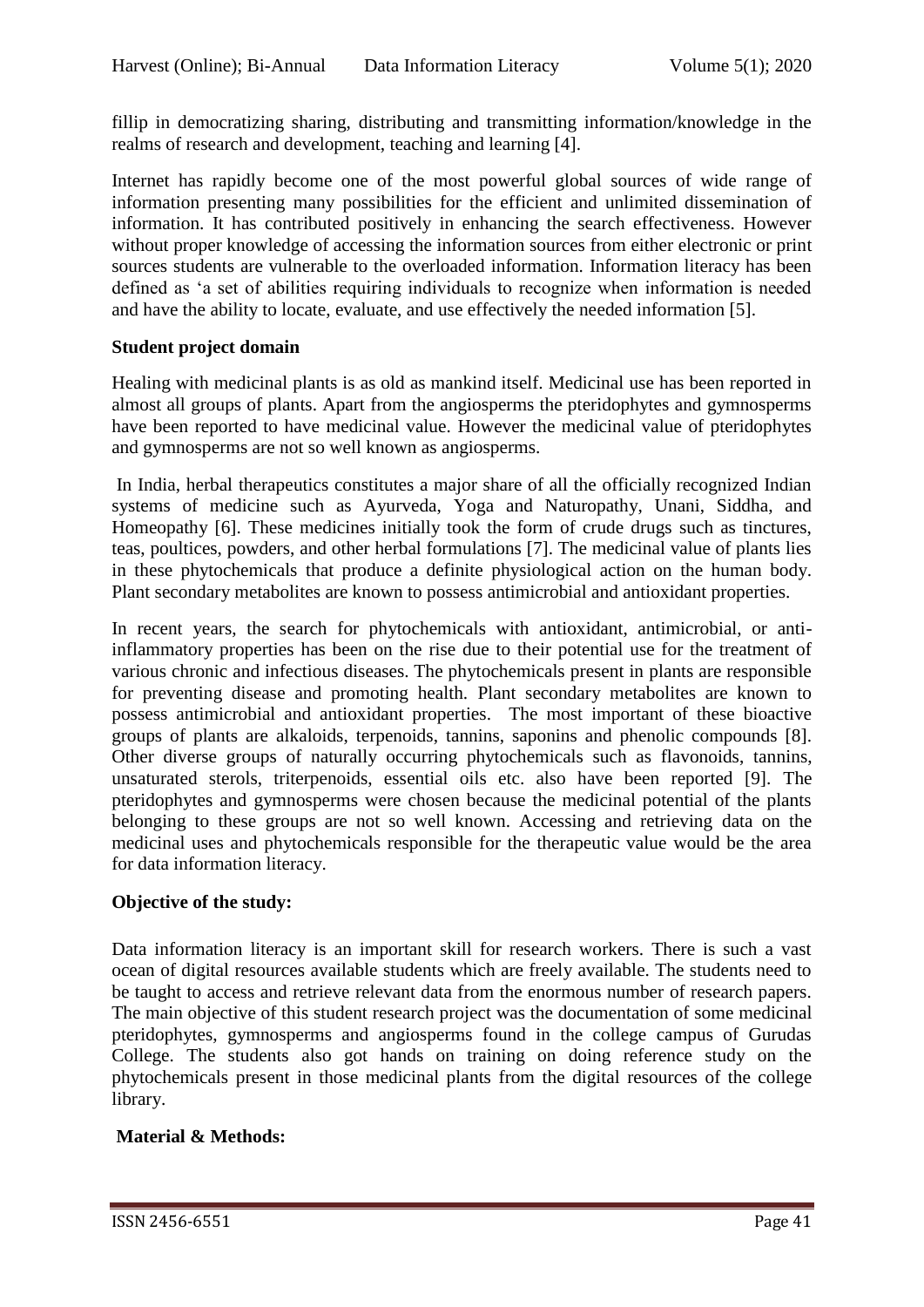This investigation was part of a Student Project of the  $3<sup>rd</sup>$  Semester students conducted in August & September, 2019. The main purpose of this survey was documentation of some medicinal pteridophytes and gymnosperms found in the college campus of Gurudas College. Then the students had to search and retrieve data on the medicinal uses of these plants and phytochemicals responsible for their medicinal value.

### **Study area: Gurudas College**

Gurudas College, established in 1956, is an undergraduate college in Kolkata, West Bengal, India. It is affiliated with the University of Calcutta. The coordinates of the college are 22.5712° N, 88.3905° E. The college is named after Sir Goorodas Banerjee, the first Indian Vice Chancellor of the University of Calcutta and tireless champion of the spread of education.

#### **Survey and selection of plants**

A team of three undergraduate students (all co authors of this paper) were selected as members of the Student Project team under the mentorship of the corresponding author. These students were of Semester III from the Department of Botany, Gurudas College. A survey was done in August – September 2019 to document some of the medicinal plant species among the pteridophytes and gymnosperms present in Gurudas College campus. After the survey of the college campus for medicinal plants the students chose 6 plants for their investigation taking three plants each from the pteridophytes and gymnosperms. The names of the plants are given in Table 1.

#### **Data information collection**

The group was then asked to use the college library resources for data information on use of these various groups of plants in treatment of diseases. The group did a short literature review on the use of these medicinal plants by earlier workers. They also searched research papers to gather information on the phytochemicals found in those plants which were responsible for their medicinal properties.

#### **Results**

| SI.            | Name of the plant               | <b>Common</b>   | Family           | <b>Plant group</b> |
|----------------|---------------------------------|-----------------|------------------|--------------------|
| no.            |                                 | name            |                  |                    |
| $\overline{1}$ | Adiantum incisum Forssk         | hair<br>Maiden  | Adiantaceae      | Pteridophyte       |
|                |                                 | fern            |                  |                    |
| 2              | Araucaria araucana (Molina)     | Monkey          | Araucariaceae    | Gymnosperm         |
|                | K. Koch                         | puzzle tree     |                  |                    |
|                |                                 |                 |                  |                    |
| 3              | (L.)<br>Dryopteris<br>filix-mas | brake<br>Knotty | Dryopteridaceae) | Pteridophyte       |
|                | Schott.                         | fern,           |                  |                    |

Table 1. List of medicinal plants used in this student project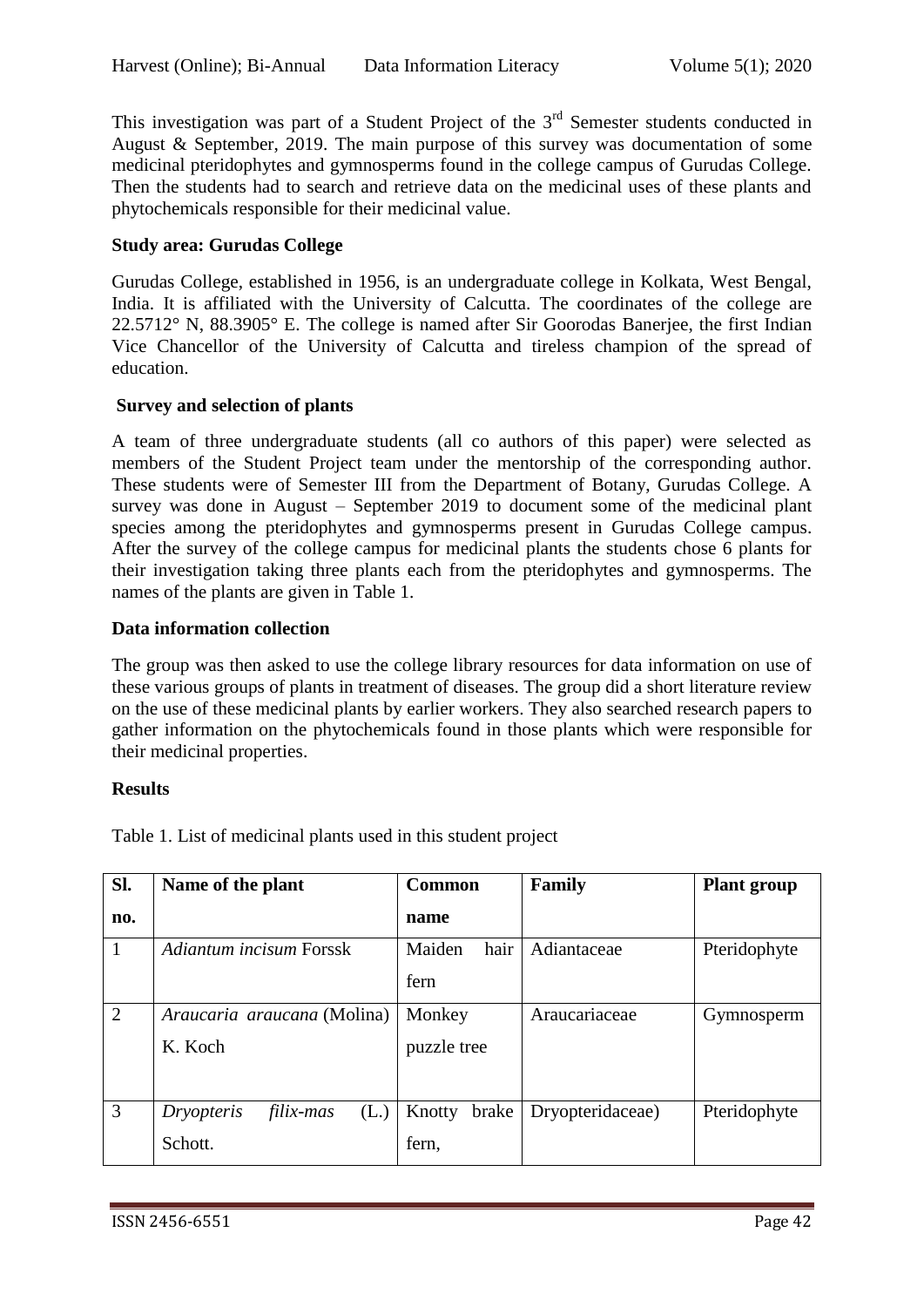| $\overline{4}$ | Platycladus orientalis<br>(L.)      | Chinese <i>thuja</i>        | Cupressaceae | Gymnosperm   |
|----------------|-------------------------------------|-----------------------------|--------------|--------------|
|                | Franco                              |                             |              |              |
|                | <i>Pteris vittata L.</i>            | Ladder Brake   Pteridaceae, |              | Pteridophyte |
|                |                                     | fern                        |              |              |
| 6              | Zamia furfuracea L. f. ex Cardboard |                             | Zamiaceae    | Gymnosperm   |
|                | Aiton                               | palm                        |              |              |

# **Medicinal Pteridophytes**

Pteridophytes have been successfully used in the Ayurvedic, Unani, Homeopathic and other systems of medicines as well as in the human history [10]. Pteridophytes are used by the physicians in Unani system of medicine [11]. Many Pteridophytes are prescribed by local doctors in the Chinese system of medicine too [12]. In 1957 B. K. Nayar wrote an article on the medicinal ferns of India. [13]. 16 fern species belonging to 11 families were reported to be used as herbal remedies by local tribes of Chandauli, Uttar Pradesh in 2017 [10]. Pteridophytes belonging to Adiantaceae, Azollaceae, Lygodiaceae, Marslieaceae, Polypodiaceae, Pteridaceae, Thelypteridaceae are widespread in Hooghly district [14]. Mukherjee, & Bandyopadhyay in 2014 reported that 14 species of fern have been used by the inhabitants of Howrah district for various purposes [15].

Medicinal potential and phytochemicals found among the three selected pteridophytes are as follows.

# 1. *Adiantum incisum* **Forssk**

According to the literature, *Adiantum* species are a rich source of triterpenes with various structural skeletons. Besides, flavonoids, phenyl propanoids and sterols have been isolated from the genus *Adiantum* sp [16]. A study in North East India reported that some people of Manipaur used the powdered fronds of *Adiantum incisum* Forssk as herbal tea [17].

# *2. Dryopteris filix-mas* **(L.) Schott.**

It is one of the oldest anthelmintic drug known and has been used since ancient times for expelling worms from the intestines of man and animals [18]. This fern has many and varied ethno-medicinal uses especially its use in the treatment of worm infections and diarrhoea [19].

# 3. *Pteris vittata* **L**.

*Pteris vittata* L. is widely used in traditional Chinese medicine for diverse therapeutic applications, such as the treatment of influenza, dysentery, rheumatism, injury and scabies [20]. Phytochemical screening studies on *P. vittata* L. have showed a substantial amount of flavonoids [21, 22].

# **Medicinal Gymnosperms**

Gymnosperms have been used in traditional medicine in India over the ages [23]. The ethnobotanical data of total 12 gymnosperms belonging to four families was collected from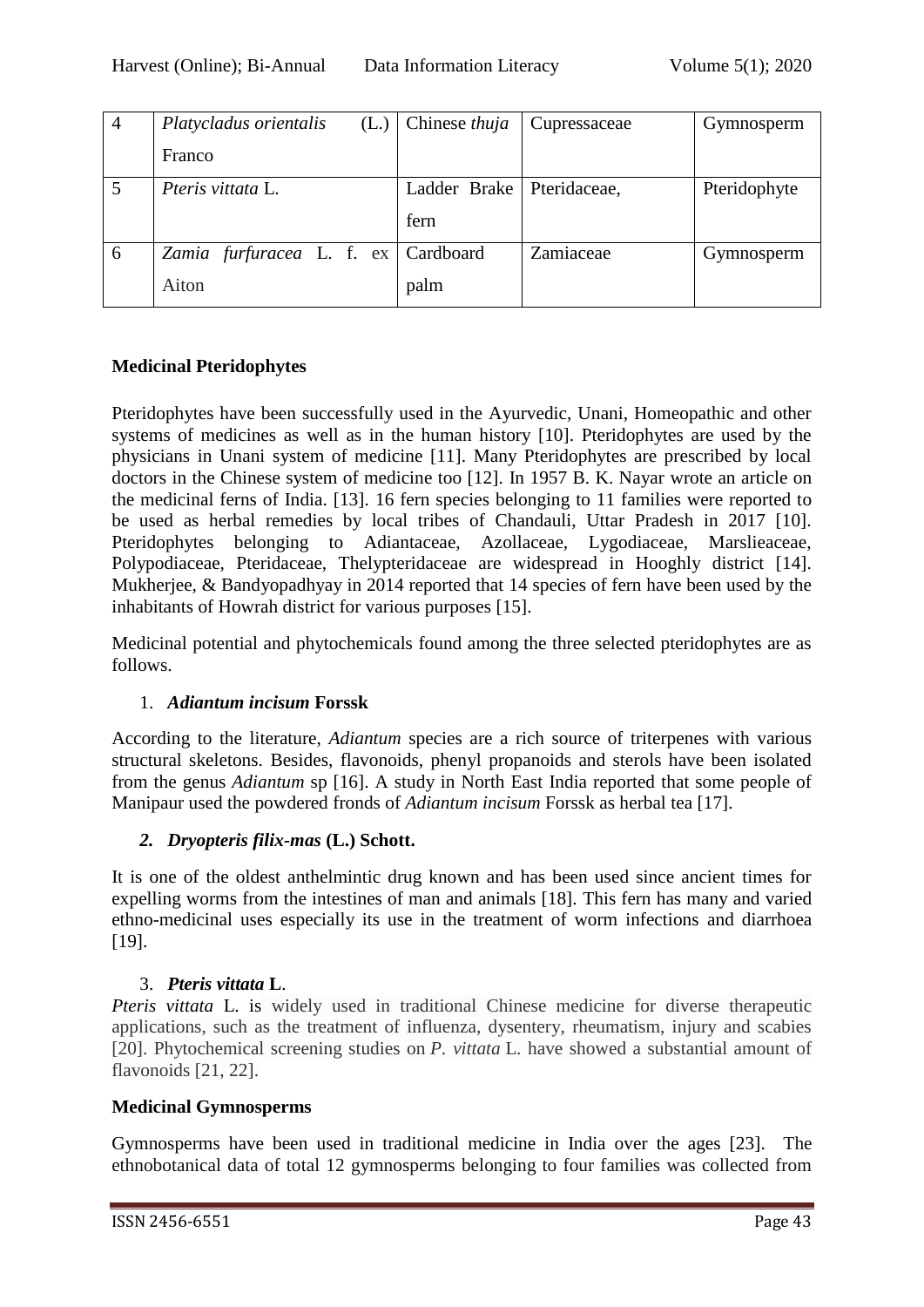the local people of the Kaghan Valley, Pakistan in 2006 [24]. *Pinus roxburgii, P. wallichiana, Cedrus deodara, Abies pindrow and Taxus wallichiana* are prominent gymnosperms of Kaghan Valley which are not only source of timber but also utilized as fuel wood and for medicinal purposes.

Medicinal potential and phytochemicals found among the three selected gymnosperms are as follows.

### 1. *Araucaria araucana* **(Molina) K. Koch**

The most common pharmacological activity of *Araucaria sp* in modern medicines is antiinflammatory. It also possesses other pharmacological activities such as antiulcer, antiviral, neuro-protective, anti-depressant and anti-coagulant [25]. Biflavones have been found from the leaves of *Araucaria araucana* [26].

#### **2.** *Platycladus orientalis* **(L.) Franco** *(synonym Thuja orientalis* **L.)**

Antioxdant and Antibacterial activity of *Thuja orientalis* essential oil was reported by Wajaht and Mahpara in 2014 [27]. *Platycladus orientalis* (L.) Franco is used for treatment of bronchial catarrh, enuresis, cystitis, psoriasis, uterine carcinomas, amenorrhea and rheumatism in traditional medicine [28].

*Thuja occidentalis* is used in Homeopathic medicine and has been reported to successfully remove ovarian cysts [29]. This medicinal gymnosperm has been used in treatment of many diseases for its diuretic, anticancer, anticonvulsant, stomachic, antipyretic, analgesic and anthelmintic properties [30].

# *Zamia furfuracea* **L. f. ex Aiton**

This plant is cultivated as an ornamental plant in the college campus. Ornamental gymnosperms viz, *Araucaria hetrophylla, Cycas circinalis, Thuja occidentalis* and *Zamia furfuracea* were analyzed for their wealth of phytoconstituents by using preliminary qualitative phytochemical tests [31]. The cycad *Zamia furfuracea* L. f. ex Aiton is a toxic plant. All parts of the plant are poisonous to animals and humans. The toxicity causes liver and kidney failure, as well as eventual paralysis. The primary toxins in the *Zamia* species are the glycosides cycasin and macrozamin, found in all parts of the plant but especially in the seeds. Despite the toxicity this plant was consumed by indigenous people after an elaborate process of detoxification [32].

#### **Discussion**

Active engagement of students is essential to the learning process [33]. College students usually do not come to college prior skill and knowledge about research papers. Many do not know how and when to use journal literature. Information Literacy (IL) is increasingly important in the present context of the information explosion and concomitant uncertainty about its authenticity, validity, and reliability [34].

Indian traditional medicine is based on different systems such as Ayurveda, Siddha and Unani which are still used by various communities where medicinal plants are used for treatment [35]. (Gadgil, 1996). Apart from the angiosperms other plant groups have medicinal potential viz. the pteridophytes and gymnosperms. Many phytochemicals with a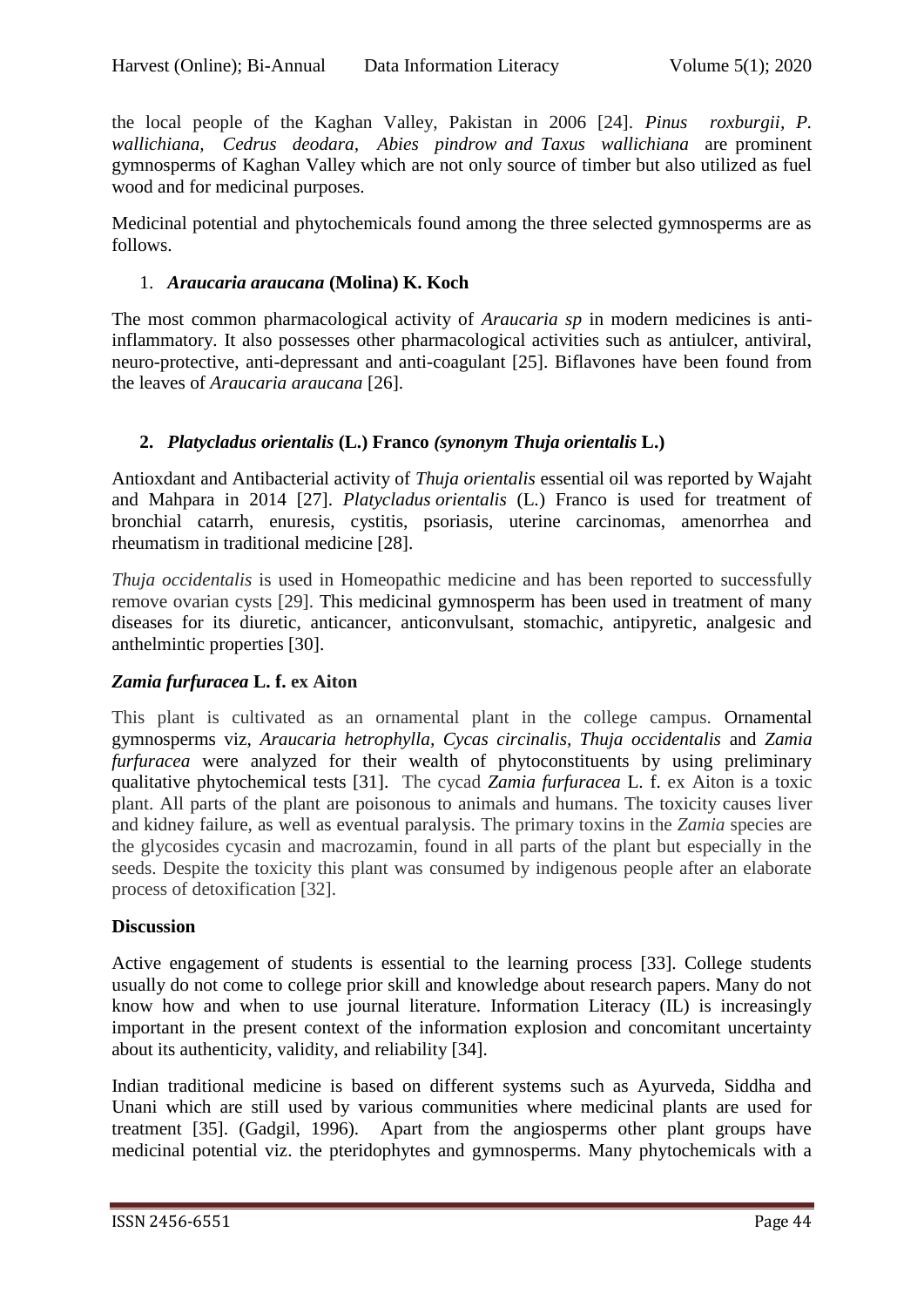therapeutic value are being discovered on a regular basis based on the huge number of research papers on this topic.

The students got hands on training on different approaches to modify search options for optimum results. They also got acquainted with reliable sites like National Digital Library of India from where they could access data.

#### **Conclusion**

The interaction with students during the student research project may be seen as an introductory step towards digital literacy among the students. Training students to improve their data information literacy should be an ongoing process. This skill is a pre-requisite if some of the students opt for a career in research. The present investigation has brought to light some interesting data on the pteridophytes and gymnosperms in the college campus which form a potential source of phytochemicals of therapeutic value.

#### **Limitations of the study**

Data information literacy cannot be developed within a short period of time. There are several steps to test the authenticity of the information accessed. Research papers were not screened on the basis of peer reviewed articles. Important aspects of publication such as plagiarism were not dealt with in this study.

#### **Conflicts of Interest**

The authors declare that there are no conflicts of interest regarding the publication of this work.

# **Acknowledgment**:

The authors thank the Principal, Gurudas College, Kolkata 700054 for encouraging the students to take part in this project. We thank the College Librarian and other staff of the college library for rendering help to the students in using the library resources. The authors also thank all teaching and non teaching members of the Department of Botany for support and encouragement.

#### **Reference**

- 1. Carlson, J., Fosmire, M., Miller, C. C., & Sapp Nelson, M. 2011. Determining data information literacy needs: A study of students and research faculty. portal: *Libraries and the Academy,* 11(2), 629-657.
- 2. Scaramozzino, J. M., Ramírez, M. L., & McGaughey, K. J. 2012. A study of faculty data curation behaviors and attitudes at a teaching-centered university. *College & Research Libraries,* 73(4), 349-365.
- 3. Mooney, Hailey, Collie , W. Aaron, Nicholson, Shawn W. and Sosulski, Marya R*.*  2014. Collaborative Approaches to Undergraduate Research Training: Information *Literacy and Data Management Advances in Social Work* Vol. 15 No. 2 (Fall 2014), 368-389.
- 4. Mohanlal E.K, N. Krishnaswami. 2017, Digital Archiving of Medicinal Plants with the Open Source Digital Library Software Greenstone. *International Journal of Library & Information Science,* 6(5), 49–62.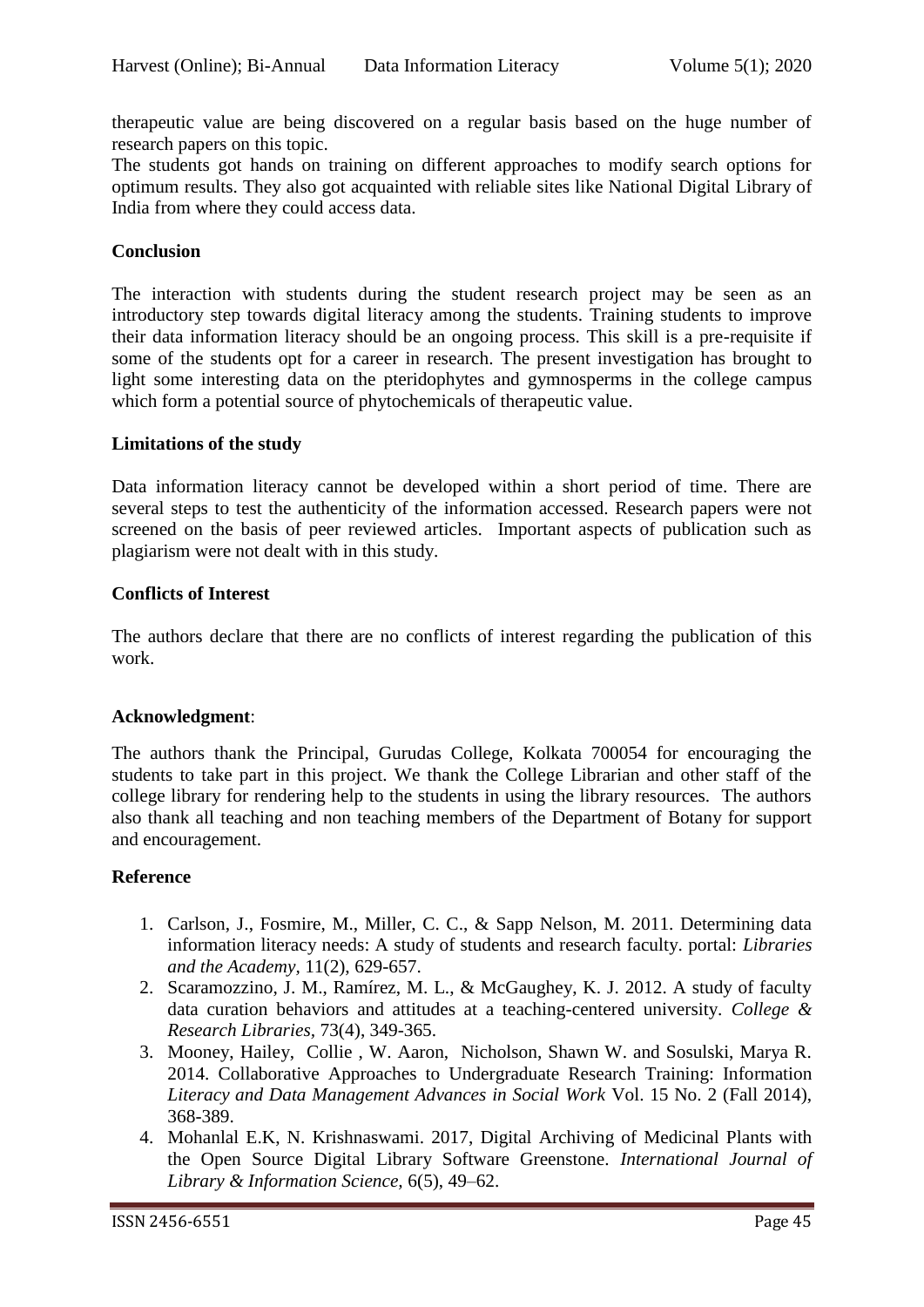- 5. American Library Association. 1989. Presidential Committee on Information Literacy. Final Report. Chicago: American Library Association,
- 6. Vaidya AD, Devasagayam TP. 2007. Current status of herbal drugs in India: An overview. *J Clin Biochem Nutr.;* 41: 1-11.
- 7. Archana, Jatav S, Paul R, Tiwari A. 2011. Indian Medicinal Plants: A rich source of natural immune-modulator. *Int J Pharmacol* 7(2): 198- 205.
- 8. Edeoga HO, Okwu DE and Mbaebie BO, 2005. Phytochemical constituents of some Nigerian medicinal plants. *Afr J Biotech.,* 4: 685-688.
- 9. Nandagoapalan, V., Doss, A. and Marimuthu, C. 2016. Phytochemical Analysis of Some Traditional Medicinal Plants. *Bioscience Discovery,* 7(1): 17-20.
- 10. Singh, Shashank Kumar and Rajkumar, S. Dominic. 2017. Biodiversity and Indigenous Use of Medicinal Ferns in Chandraprabha Wildlife Sanctuary, Chandauli, Uttar Pradesh. *International Journal of Research Studies in Biosciences (IJRSB)* Volume 5, Issue 11, 19-25.
- 11. Uddian Gias, M.D. and Pasha, M.K. 1998. Ferns of Bangladesh IV. Maratiaceae, Blechanceae, Stenoclaenaceae and Pekeriaceae, *Chittagong Univ. J. sci.* 23 (I): 119 – 128.
- 12. Kirnura, K. and Nero, Y. 1965. Pharmacognostical studies on Chinese drug "Gu-sui bu": 1. Consideration on "gu-sui-bu" in old herbals (Pharmacognostical studies on fern drugs Xi). Syoyakugaku zasslii 19:25 31. *In Biol. Abstr.* 49: 86830.
- 13. Nayar, B. K. 1957. Medicinal ferns of India. *Bull. Nat. Bot. Gard. Lucknow,* 29, 1-36 pp.
- 14. Deb, Santanu, Paul, Ripan, Sen, Tuhinsri and Sen, U. 2018. Biodiversity of pteridophytes and their pattern of distribution in Hooghly district. *Indian Fern J.* 35: 255-300.
- 15. Mukherjee, Sobhan & Bandyopadhyay, Subhajit. 2014. A contribution to the fern Flora of Howrah district in West Bengal, India. *International Journal of Pharmacological Screening Methods,* ISSN-22497749. 4( 1): 1-3.
- 16. Gupta M, Bagchi A, Roy SK, Ray AB. 1990. Chemical constituents of a member of *Adiantum caudatum* complex. *J Indian Chem Soc.;* 67: 86-88.
- 17. Yumkham, Sanatombi Devi & Elangbam, Meena & Nongmaithem, Rita & Premita Devi, Naorem & Singh, Potsangbam. 2018. Maiden hair ferns (*Adiantum* L., Pteridaceae–Vittarioideae) of North East India: diversity, phytochemistry and utilization. *Genetic Resources and Crop Evolution.* 10.1007/s10722-018-0612-y.
- 18. Mandal, Asim and Mondal, Amal Kumar. 2011. Studies on antimicrobial activities of some selected ferns and lycophytes in Eastern India with special emphasis on ethnomedicinal uses. *African Journal of Plant* Science Vol. 5(7), July, 412-420.
- 19. Uwumarongie, H. O., Enike, M. A. and Bafor, E. E.. 2016. Pharmacognistic evaluation and gastrointestinal activity of *Dryopteris filix-mas* (L.) Schott. (Dryopteridaceae). *Ewemen Journal of Herbal Chemistry & Pharmacology Research*. 2. 19-25.
- 20. Xie WZ. 1996. Compilation of national Chinese herbal medicine. *People Health Press,* Beijing, 646–647
- 21. Ding LJ, Su GL 2009. Extraction of flavonoids from ladder brake with microwave and its antioxidative activity. *J Food Sci Bio.* 28(5): 623–626
- 22. Zhou XJ, Yang ZQ, Jing HY, Gao YX. 2010. Study on optimization of total flavonoids extraction technology in *Pteris vittata* L. *Res Dev Mark.* 26(3): 210–211.
- 23. Chaturvedi, Shonali and Dass, Saily. 2011. Traditional Medicinal and Economic uses of Gymnosperms. *Bulletin of Environment, Pharmacology & Life Sciences.* Volume 1, Issue 1, (Dec): 70 -72.